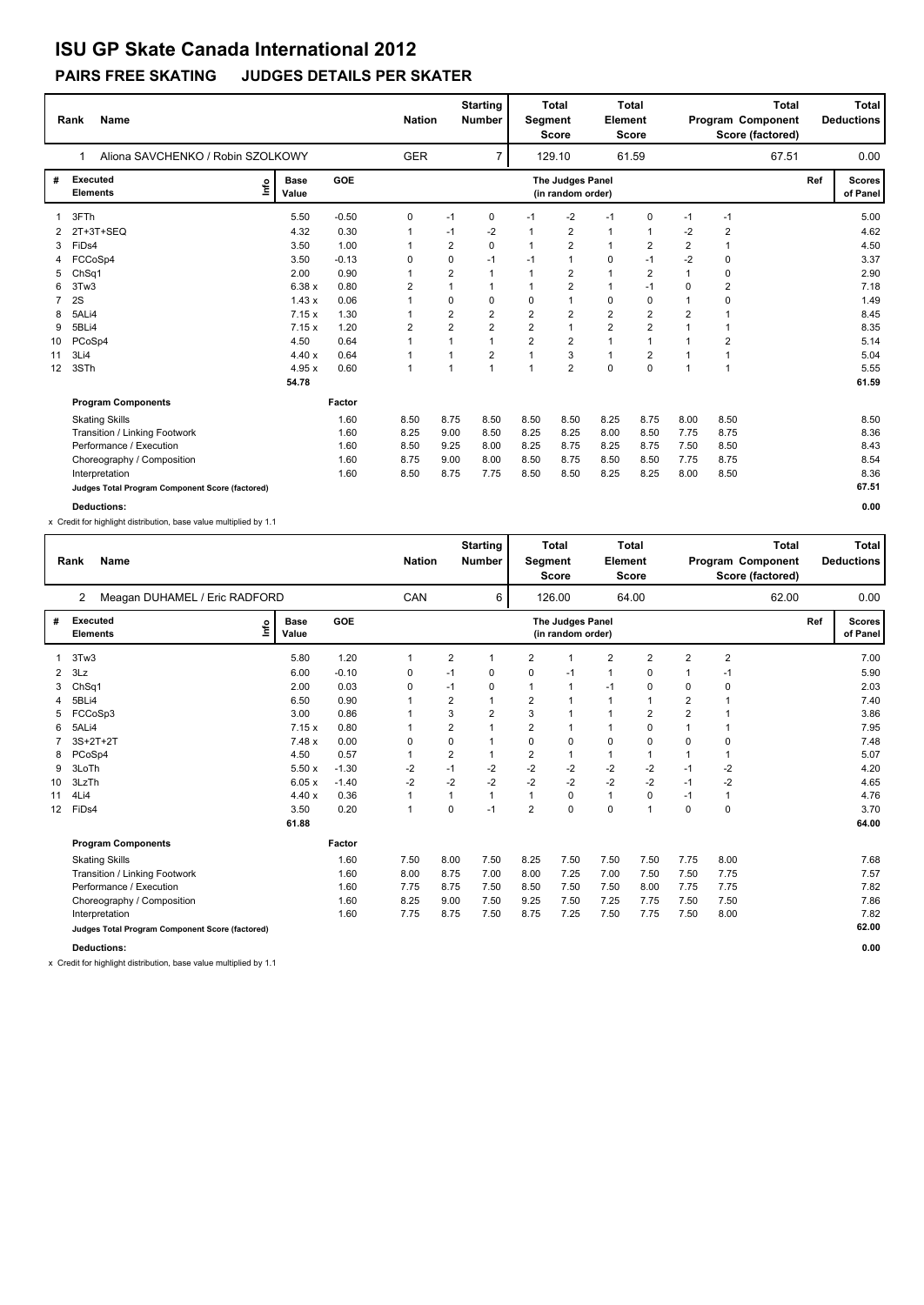### **PAIRS FREE SKATING JUDGES DETAILS PER SKATER**

|                 | <b>Name</b><br>Rank                             |                              |        |         |            | <b>Nation</b> | <b>Starting</b><br><b>Number</b> | Total<br><b>Total</b><br>Segment<br>Element<br><b>Score</b><br><b>Score</b> |                                       |                |              | <b>Total</b><br>Program Component<br>Score (factored) |                |       | Total<br><b>Deductions</b> |                           |
|-----------------|-------------------------------------------------|------------------------------|--------|---------|------------|---------------|----------------------------------|-----------------------------------------------------------------------------|---------------------------------------|----------------|--------------|-------------------------------------------------------|----------------|-------|----------------------------|---------------------------|
|                 | Stefania BERTON / Ondrej HOTAREK<br>3           |                              |        |         | <b>ITA</b> |               | 5                                |                                                                             | 112.24                                |                | 58.44        |                                                       |                | 54.80 |                            | $-1.00$                   |
| #               | <b>Executed</b><br><b>Elements</b>              | <b>Base</b><br>١nf٥<br>Value |        | GOE     |            |               |                                  |                                                                             | The Judges Panel<br>(in random order) |                |              |                                                       |                |       | Ref                        | <b>Scores</b><br>of Panel |
|                 | $3T+2T+2T$                                      | 6.70                         |        | $-0.70$ | $-1$       | $-1$          | $-1$                             | $-1$                                                                        | $-1$                                  | $-2$           | $-1$         | $-1$                                                  | $-1$           |       |                            | 6.00                      |
| 2               | 3S                                              | 4.20                         |        | $-2.10$ | -3         | $-3$          | -3                               | $-3$                                                                        | -3                                    | $-3$           | $-3$         | -3                                                    | $-3$           |       |                            | 2.10                      |
| 3               | 3Tw2                                            | 5.40                         |        | 0.30    |            | 1             | $\Omega$                         | $\Omega$                                                                    | 0                                     | $\mathbf{1}$   | $\Omega$     | $\mathbf{1}$                                          | 0              |       |                            | 5.70                      |
| 4               | 5RLi4                                           | 7.00                         |        | 0.40    |            | 0             | $\mathbf{1}$                     | 1                                                                           | 0                                     | $\overline{1}$ | $\mathbf 1$  | $\Omega$                                              | 0              |       |                            | 7.40                      |
| 5               | FiDs4                                           | 3.50                         |        | 0.70    |            | 1             | $\overline{1}$                   |                                                                             | $\overline{1}$                        | 1              | 1            |                                                       | $\overline{2}$ |       |                            | 4.20                      |
| 6               | PCoSp4                                          | 4.50                         |        | 0.36    | 0          | 1             | $\mathbf{1}$                     | 0                                                                           | $\overline{1}$                        | $\overline{1}$ | 0            |                                                       | 1              |       |                            | 4.86                      |
| $\overline{7}$  | 5ALi4                                           |                              | 7.15x  | 0.70    | 0          | 1             | $\mathbf{1}$                     | $\mathbf{1}$                                                                | 0                                     | $\mathbf{1}$   | $\mathbf{1}$ | $\overline{2}$                                        | $\overline{2}$ |       |                            | 7.85                      |
| 8               | ChSq1                                           | 2.00                         |        | 0.40    | 0          | 1             | $\mathbf{1}$                     | 1                                                                           | 0                                     | 0              | 1            | $\Omega$                                              | 1              |       |                            | 2.40                      |
| 9               | 3LoTh                                           |                              | 5.50x  | 0.20    | 1          | 1             | $\mathbf{1}$                     | $\Omega$                                                                    | 0                                     | 0              | 0            | $\Omega$                                              | 0              |       |                            | 5.70                      |
| 10              | 3STh                                            |                              | 4.95x  | 0.10    | 0          | 1             | $\Omega$                         | 1                                                                           | 0                                     | 0              | $\Omega$     | $\Omega$                                              | 0              |       |                            | 5.05                      |
| 11              | 4Li3                                            |                              | 3.85x  | 0.00    | $-1$       | 0             | $\Omega$                         | $\Omega$                                                                    | $\mathbf 0$                           | 0              | $\Omega$     | $\Omega$                                              | 1              |       |                            | 3.85                      |
| 12 <sup>2</sup> | FCCoSp4                                         | 3.50                         |        | $-0.17$ | $-1$       | $-1$          | $\Omega$                         | $-1$                                                                        | $-1$                                  | $-1$           | 0            | $\Omega$                                              | 0              |       |                            | 3.33                      |
|                 |                                                 | 58.25                        |        |         |            |               |                                  |                                                                             |                                       |                |              |                                                       |                |       |                            | 58.44                     |
|                 | <b>Program Components</b>                       |                              |        | Factor  |            |               |                                  |                                                                             |                                       |                |              |                                                       |                |       |                            |                           |
|                 | <b>Skating Skills</b>                           |                              |        | 1.60    | 6.50       | 7.50          | 7.25                             | 7.00                                                                        | 7.00                                  | 7.00           | 7.00         | 7.00                                                  | 7.25           |       |                            | 7.07                      |
|                 | Transition / Linking Footwork                   |                              |        | 1.60    | 6.00       | 7.25          | 6.75                             | 6.00                                                                        | 6.75                                  | 6.50           | 6.75         | 6.25                                                  | 7.00           |       |                            | 6.57                      |
|                 | Performance / Execution                         |                              |        | 1.60    | 6.25       | 7.25          | 7.00                             | 6.50                                                                        | 7.00                                  | 6.25           | 6.75         | 7.00                                                  | 7.25           |       |                            | 6.82                      |
|                 | Choreography / Composition                      |                              |        | 1.60    | 6.50       | 7.50          | 7.00                             | 6.75                                                                        | 7.00                                  | 7.00           | 7.00         | 6.50                                                  | 7.25           |       |                            | 6.93                      |
|                 | Interpretation                                  |                              |        | 1.60    | 6.25       | 7.25          | 7.00                             | 6.25                                                                        | 7.00                                  | 6.50           | 7.25         | 6.75                                                  | 7.25           |       |                            | 6.86                      |
|                 | Judges Total Program Component Score (factored) |                              |        |         |            |               |                                  |                                                                             |                                       |                |              |                                                       |                |       |                            | 54.80                     |
|                 | <b>Deductions:</b>                              |                              | Falls: | $-1.00$ |            |               |                                  |                                                                             |                                       |                |              |                                                       |                |       |                            | $-1.00$                   |

x Credit for highlight distribution, base value multiplied by 1.1

|                 | <b>Name</b><br>Rank                             |                      |            | <b>Nation</b> |          | <b>Starting</b><br>Number | Segment        | <b>Total</b><br><b>Score</b>          | Element      | <b>Total</b><br>Score |                | <b>Total</b><br>Program Component<br>Score (factored) |     | <b>Total</b><br><b>Deductions</b> |
|-----------------|-------------------------------------------------|----------------------|------------|---------------|----------|---------------------------|----------------|---------------------------------------|--------------|-----------------------|----------------|-------------------------------------------------------|-----|-----------------------------------|
|                 | Paige LAWRENCE / Rudi SWIEGERS<br>4             |                      |            | <b>CAN</b>    |          | 4                         |                | 105.45                                |              | 53.03                 |                | 53.42                                                 |     | $-1.00$                           |
| #               | <b>Executed</b><br>١nf٥<br><b>Elements</b>      | <b>Base</b><br>Value | <b>GOE</b> |               |          |                           |                | The Judges Panel<br>(in random order) |              |                       |                |                                                       | Ref | <b>Scores</b><br>of Panel         |
|                 | 3T                                              | 4.10                 | $-2.10$    | -3            | $-3$     | $-3$                      | -3             | $-3$                                  | $-3$         | -3                    | -3             | $-3$                                                  |     | 2.00                              |
| 2               | 3TwB                                            | 4.60                 | 0.70       | 0             | 1        | 0                         | 1              | $\mathbf{1}$                          | 1            | $\overline{2}$        | $\overline{2}$ | $\overline{1}$                                        |     | 5.30                              |
| 3               | 2A+1A+SEQ                                       | 3.52                 | $-0.86$    | $-2$          | $-1$     | $-2$                      | $-2$           | $-2$                                  | $-1$         | -3                    | $-2$           | $-1$                                                  |     | 2.66                              |
| 4               | FCCoSp4                                         | 3.50                 | 0.17       | 0             | $\Omega$ |                           | 0              | 1                                     | $-1$         | $\mathbf{1}$          | $-1$           | $\overline{1}$                                        |     | 3.67                              |
| 5               | 3Li4                                            | 4.00                 | 0.50       |               |          |                           | $\overline{2}$ | 1                                     | $\mathbf{1}$ |                       |                | $\overline{1}$                                        |     | 4.50                              |
| 6               | ChSq1                                           | 2.00                 | 0.70       |               |          | 0                         | 1              | 1                                     | $\mathbf{1}$ | 1                     |                | $\mathbf 1$                                           |     | 2.70                              |
| 7               | 5ALi4                                           | 7.15x                | 0.20       |               |          | 0                         | 0              | 0                                     | 0            | 0                     | $-1$           | $\mathbf 1$                                           |     | 7.35                              |
| 8               | 3LoTh                                           | 5.50x                | 0.30       | 0             | 0        | 0                         | 1              | 1                                     | 0            | $\mathbf 1$           | 0              | $\mathbf{1}$                                          |     | 5.80                              |
| 9               | 5SLi4                                           | 6.60x                | 0.00       | 0             | 0        | 1                         | 0              | 0                                     | 0            | $\mathbf 0$           | 0              | 0                                                     |     | 6.60                              |
| 10              | 3LzTh                                           | 6.05x                | $-1.20$    | $-2$          | $-1$     | $-2$                      | $-2$           | $-2$                                  | $-1$         | -1                    | $-2$           | $-2$                                                  |     | 4.85                              |
| 11              | FiDs1                                           | 2.80                 | 0.30       | 0             | 1        |                           | 0              | 0                                     | $\mathbf 0$  | $\overline{1}$        | 0              | $\mathbf{1}$                                          |     | 3.10                              |
| 12 <sup>2</sup> | PCoSp4                                          | 4.50                 | 0.00       | 0             | 0        | 0                         | 0              | $\mathbf 0$                           | $-1$         | 0                     | 0              | $\mathbf 0$                                           |     | 4.50                              |
|                 |                                                 | 54.32                |            |               |          |                           |                |                                       |              |                       |                |                                                       |     | 53.03                             |
|                 | <b>Program Components</b>                       |                      | Factor     |               |          |                           |                |                                       |              |                       |                |                                                       |     |                                   |
|                 | <b>Skating Skills</b>                           |                      | 1.60       | 7.50          | 7.25     | 7.00                      | 7.00           | 6.75                                  | 7.00         | 6.75                  | 5.75           | 6.75                                                  |     | 6.93                              |
|                 | Transition / Linking Footwork                   |                      | 1.60       | 7.00          | 6.75     | 6.50                      | 5.75           | 5.75                                  | 7.25         | 6.25                  | 5.50           | 6.25                                                  |     | 6.32                              |
|                 | Performance / Execution                         |                      | 1.60       | 7.25          | 7.25     | 6.75                      | 6.00           | 6.50                                  | 6.75         | 6.75                  | 6.25           | 6.75                                                  |     | 6.71                              |
|                 | Choreography / Composition                      |                      | 1.60       | 7.50          | 7.00     | 6.75                      | 6.00           | 6.00                                  | 7.00         | 7.00                  | 6.00           | 6.75                                                  |     | 6.64                              |
|                 | Interpretation                                  |                      | 1.60       | 7.25          | 7.25     | 7.00                      | 6.25           | 6.25                                  | 7.25         | 7.00                  | 6.00           | 6.50                                                  |     | 6.79                              |
|                 | Judges Total Program Component Score (factored) |                      |            |               |          |                           |                |                                       |              |                       |                |                                                       |     | 53.42                             |
|                 | <b>Deductions:</b>                              | Falls:               | $-1.00$    |               |          |                           |                |                                       |              |                       |                |                                                       |     | $-1.00$                           |

x Credit for highlight distribution, base value multiplied by 1.1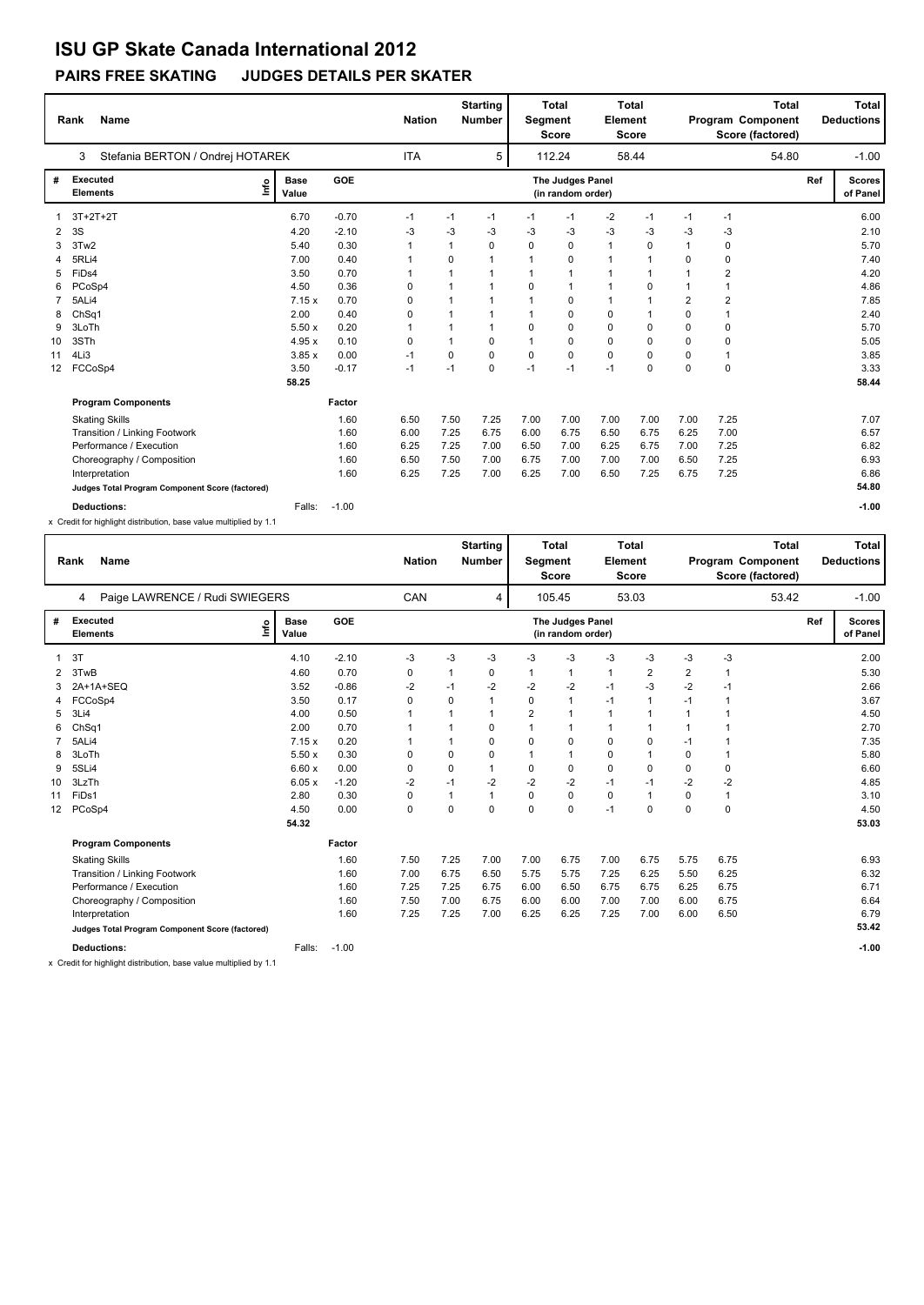### **PAIRS FREE SKATING JUDGES DETAILS PER SKATER**

|                 | <b>Name</b><br>Rank                             |                              |         | <b>Nation</b>           |      | <b>Starting</b><br><b>Number</b> | Segment        | <b>Total</b><br><b>Score</b>          | Element        | <b>Total</b><br><b>Score</b> |                | <b>Total</b><br>Program Component<br>Score (factored) |     | Total<br><b>Deductions</b> |
|-----------------|-------------------------------------------------|------------------------------|---------|-------------------------|------|----------------------------------|----------------|---------------------------------------|----------------|------------------------------|----------------|-------------------------------------------------------|-----|----------------------------|
|                 | Daria POPOVA / Bruno MASSOT<br>5                |                              |         | <b>FRA</b>              |      | 3                                |                | 100.94                                |                | 54.60                        |                | 48.34                                                 |     | $-2.00$                    |
| #               | <b>Executed</b><br><b>Elements</b>              | <b>Base</b><br>lnfo<br>Value | GOE     |                         |      |                                  |                | The Judges Panel<br>(in random order) |                |                              |                |                                                       | Ref | <b>Scores</b><br>of Panel  |
|                 | 3Tw3                                            | 5.80                         | 1.00    | 1                       | 1    | $\overline{2}$                   | $\overline{2}$ | -1                                    | $\overline{1}$ | $\mathbf 1$                  | $\overline{2}$ | $\overline{2}$                                        |     | 6.80                       |
| 2               | 3T+2T+SEQ                                       | 4.32                         | $-0.70$ | $-1$                    | $-1$ | -1                               | $-1$           | $-1$                                  | $-1$           | -1                           | $\mathbf 0$    | $-1$                                                  |     | 3.62                       |
| 3               | 3Li4                                            | 4.00                         | 0.57    | $\overline{\mathbf{c}}$ | 1    | $\overline{2}$                   | 0              | 0                                     | $\mathbf{1}$   | 1                            | $\overline{2}$ | 1                                                     |     | 4.57                       |
| 4               | 1A                                              | 1.10                         | $-0.60$ | -3                      | $-3$ | -3                               | -3             | -3                                    | $-3$           | $-3$                         | $-3$           | $-3$                                                  |     | 0.50                       |
| 5               | 3LoTh                                           | 5.00                         | $-0.30$ | $-1$                    | 0    | $-1$                             | 0              | 0                                     | $-1$           | 0                            | 0              | $-1$                                                  |     | 4.70                       |
| 6               | FCCoSp4                                         | 3.50                         | 0.43    |                         | 0    | $\mathbf{1}$                     | $\Omega$       | $\overline{1}$                        | $\mathbf{1}$   | $\mathbf 1$                  | $\overline{2}$ |                                                       |     | 3.93                       |
|                 | ChSq1                                           | 2.00                         | 0.50    |                         |      | 1                                |                | 0                                     | 0              | 0                            |                |                                                       |     | 2.50                       |
| 8               | 3STh                                            | 4.95x                        | 0.70    | 0                       |      | $\overline{2}$                   |                | $\overline{1}$                        | 1              | $\mathbf 1$                  |                |                                                       |     | 5.65                       |
| 9               | FiDs3                                           | 3.20                         | 0.30    | 0                       |      | 1                                | 0              | $\mathbf 0$                           | 0              | 1                            |                | 0                                                     |     | 3.50                       |
| 10              | 5ALi3                                           | 6.60x                        | 0.70    |                         |      | -1                               | $\mathbf 1$    | $\overline{1}$                        | 1              | $\overline{1}$               |                |                                                       |     | 7.30                       |
| 11              | 5SLi4                                           | 6.60x                        | 0.36    |                         | 0    | $\mathbf{1}$                     | 0              | 0                                     | $\mathbf{1}$   | $\mathbf{1}$                 |                | 1                                                     |     | 6.96                       |
| 12 <sup>2</sup> | PCoSp4                                          | 4.50                         | 0.07    | 1                       | 0    | $\Omega$                         | $-1$           | $\Omega$                              | $\overline{1}$ | $\Omega$                     | $\Omega$       | $\mathbf 0$                                           |     | 4.57                       |
|                 |                                                 | 51.57                        |         |                         |      |                                  |                |                                       |                |                              |                |                                                       |     | 54.60                      |
|                 | <b>Program Components</b>                       |                              | Factor  |                         |      |                                  |                |                                       |                |                              |                |                                                       |     |                            |
|                 | <b>Skating Skills</b>                           |                              | 1.60    | 6.25                    | 6.50 | 6.75                             | 6.50           | 5.50                                  | 6.50           | 6.25                         | 6.75           | 6.25                                                  |     | 6.43                       |
|                 | <b>Transition / Linking Footwork</b>            |                              | 1.60    | 6.00                    | 6.00 | 5.75                             | 5.50           | 5.50                                  | 5.75           | 5.50                         | 5.75           | 5.75                                                  |     | 5.71                       |
|                 | Performance / Execution                         |                              | 1.60    | 6.25                    | 6.25 | 7.00                             | 6.25           | 5.00                                  | 5.75           | 5.75                         | 6.75           | 6.00                                                  |     | 6.14                       |
|                 | Choreography / Composition                      |                              | 1.60    | 6.50                    | 6.25 | 6.75                             | 5.75           | 5.00                                  | 6.25           | 5.50                         | 6.25           | 6.00                                                  |     | 6.07                       |
|                 | Interpretation                                  |                              | 1.60    | 6.50                    | 5.50 | 6.50                             | 5.75           | 4.75                                  | 6.25           | 5.25                         | 6.00           | 5.75                                                  |     | 5.86                       |
|                 | Judges Total Program Component Score (factored) |                              |         |                         |      |                                  |                |                                       |                |                              |                |                                                       |     | 48.34                      |
|                 | <b>Deductions:</b>                              | Time violation:              | $-1.00$ |                         |      |                                  | Falls:         | $-1.00$                               |                |                              |                |                                                       |     | $-2.00$                    |

x Credit for highlight distribution, base value multiplied by 1.1

|    | <b>Name</b><br>Rank                             |         |                      |            |                |                |      |                |                                       | <b>Nation</b>           | <b>Starting</b><br><b>Number</b> |                | <b>Total</b><br><b>Segment</b><br><b>Score</b> | Element | <b>Total</b><br><b>Score</b> |                           | Program Component<br>Score (factored) | <b>Total</b> |  | Total<br><b>Deductions</b> |
|----|-------------------------------------------------|---------|----------------------|------------|----------------|----------------|------|----------------|---------------------------------------|-------------------------|----------------------------------|----------------|------------------------------------------------|---------|------------------------------|---------------------------|---------------------------------------|--------------|--|----------------------------|
|    | 6<br>Tiffany VISE / Don BALDWIN                 |         |                      |            | <b>USA</b>     |                | 1    |                | 94.74                                 |                         | 48.16                            |                |                                                | 47.58   |                              | $-1.00$                   |                                       |              |  |                            |
| #  | <b>Executed</b><br><b>Elements</b>              | ١nf٥    | <b>Base</b><br>Value | <b>GOE</b> |                |                |      |                | The Judges Panel<br>(in random order) |                         |                                  |                |                                                |         | Ref                          | <b>Scores</b><br>of Panel |                                       |              |  |                            |
|    | 2Tw2                                            |         | 3.20                 | 0.39       | $\overline{1}$ | $\overline{1}$ | 2    |                | 2                                     | $\overline{2}$          | $\overline{1}$                   | $\overline{1}$ | 1                                              |         |                              | 3.59                      |                                       |              |  |                            |
| 2  | $3T+2T$                                         |         | 5.40                 | 0.30       | 0              | 0              | 0    |                | 1                                     | $\overline{\mathbf{c}}$ | 1                                | 0              | 0                                              |         |                              | 5.70                      |                                       |              |  |                            |
| 3  | 5RLi3                                           |         | 6.50                 | $-0.10$    | $-1$           | 0              | 0    | -1             | 0                                     | $\mathbf 0$             | 0                                | 0              | 0                                              |         |                              | 6.40                      |                                       |              |  |                            |
| 4  | 2S                                              |         | 1.30                 | $-0.37$    | $-1$           | $-2$           | $-2$ | $-2$           | $-2$                                  | $-2$                    | $-1$                             | $-2$           | $-2$                                           |         |                              | 0.93                      |                                       |              |  |                            |
| 5  | FiDs3                                           |         | 3.20                 | $-0.10$    | $-1$           | $-1$           | $-1$ | 0              | $\mathbf{1}$                          | $-1$                    | $\mathbf{1}$                     | 0              | $\mathbf{1}$                                   |         |                              | 3.10                      |                                       |              |  |                            |
| 6  | 3FTh                                            |         | 6.05x                | $-2.10$    | $-3$           | $-3$           | -3   | $-3$           | $-3$                                  | $-3$                    | $-3$                             | $-3$           | $-3$                                           |         |                              | 3.95                      |                                       |              |  |                            |
| 7  | ChSq1                                           |         | 2.00                 | 0.40       | 0              | $\mathbf{1}$   | 0    | $\mathbf{1}$   | $\mathbf{1}$                          | $\mathbf 0$             | 1                                | $\mathbf 1$    | 0                                              |         |                              | 2.40                      |                                       |              |  |                            |
| 8  | 5ALi4                                           |         | 7.15x                | 0.70       | $\mathbf 1$    | 1              | 1    | 1              | $\mathbf{1}$                          | 1                       | 1                                | $\mathbf 1$    | $\mathbf 1$                                    |         |                              | 7.85                      |                                       |              |  |                            |
| 9  | 3LoTh                                           |         | 5.50x                | 0.60       | 0              | 1              |      | $\overline{2}$ | $\mathbf{1}$                          | $\mathbf{1}$            | 0                                |                | 1                                              |         |                              | 6.10                      |                                       |              |  |                            |
| 10 | FCCoSp4                                         |         | 3.50                 | 0.03       | $-1$           | 0              | 0    | 0              | $\mathbf{1}$                          | 0                       | $-1$                             | 0              | 1                                              |         |                              | 3.53                      |                                       |              |  |                            |
| 11 | 4Li4                                            |         | 4.40x                | 0.21       | $\mathbf 0$    | 1              | 1    | 0              | $\mathbf{1}$                          | $\mathbf{1}$            | $\Omega$                         | $\Omega$       | 0                                              |         |                              | 4.61                      |                                       |              |  |                            |
| 12 | $PSp*$                                          | $\star$ | 0.00                 | 0.00       |                |                |      |                |                                       |                         |                                  |                |                                                |         |                              | 0.00                      |                                       |              |  |                            |
|    |                                                 |         | 48.20                |            |                |                |      |                |                                       |                         |                                  |                |                                                |         |                              | 48.16                     |                                       |              |  |                            |
|    | <b>Program Components</b>                       |         |                      | Factor     |                |                |      |                |                                       |                         |                                  |                |                                                |         |                              |                           |                                       |              |  |                            |
|    | <b>Skating Skills</b>                           |         |                      | 1.60       | 6.00           | 6.00           | 6.50 | 6.25           | 6.25                                  | 6.25                    | 6.25                             | 6.00           | 5.25                                           |         |                              | 6.14                      |                                       |              |  |                            |
|    | Transition / Linking Footwork                   |         |                      | 1.60       | 5.50           | 5.50           | 5.25 | 6.00           | 6.00                                  | 6.00                    | 6.00                             | 5.75           | 5.00                                           |         |                              | 5.71                      |                                       |              |  |                            |
|    | Performance / Execution                         |         |                      | 1.60       | 5.75           | 6.25           | 6.25 | 6.75           | 6.50                                  | 5.75                    | 6.50                             | 6.00           | 5.50                                           |         |                              | 6.14                      |                                       |              |  |                            |
|    | Choreography / Composition                      |         |                      | 1.60       | 6.00           | 6.25           | 5.50 | 6.75           | 6.25                                  | 6.00                    | 6.25                             | 5.75           | 5.00                                           |         |                              | 6.00                      |                                       |              |  |                            |
|    | Interpretation                                  |         |                      | 1.60       | 6.00           | 6.00           | 5.00 | 6.50           | 6.00                                  | 5.75                    | 5.75                             | 5.75           | 5.00                                           |         |                              | 5.75                      |                                       |              |  |                            |
|    | Judges Total Program Component Score (factored) |         |                      |            |                |                |      |                |                                       |                         |                                  |                |                                                |         |                              | 47.58                     |                                       |              |  |                            |
|    | <b>Deductions:</b>                              |         | Falls:               | $-1.00$    |                |                |      |                |                                       |                         |                                  |                |                                                |         |                              | $-1.00$                   |                                       |              |  |                            |

\* Invalid element x Credit for highlight distribution, base value multiplied by 1.1